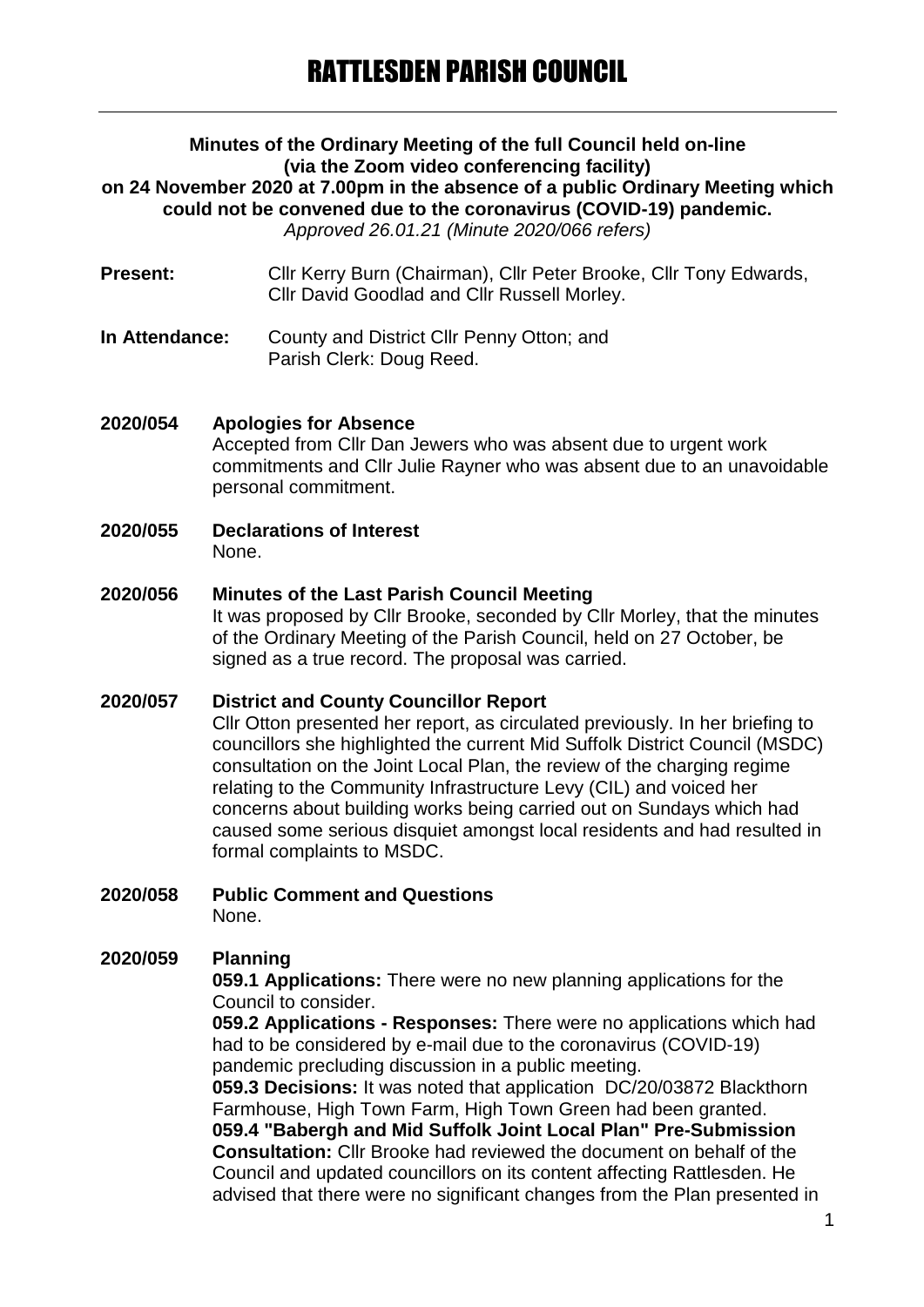2019 and that, as a consequence, no further comment was needed as the original Council response should stand. His view found agreement with councillors who thanked Cllr Brooke for his commitment and informed judgement on the subject.

# **2020/060 Finance**

**060.1 Financial Report:** The report to 31 October was received. It was noted that the TSB current account stood at £15,088.29 and the deposit account at £25,205.11 further to which it was proposed by Cllr Burn, seconded by Cllr Morley, that the reconciliation be approved and duly signed. The proposal was carried.

**060.2 Payments and Income:** It was proposed by Cllr Morley, seconded by Cllr Goodlad, that the schedule of payments be approved. The proposal was carried. The schedule comprised the following:

- Litter-picker: salary (November) £168.56;
- Clerk: salary (November) £393.35;
- HMRC: PAYE (November) £98.40;
- Litter-picker: salary (December) £168.56;
- Clerk: salary (December) £393.55;
- HMRC: PAYE (December) £98.20;
- Mr Roger Heard: 447th Bomb Group Memorial grass-cutting £62.00 (Section 137 expenditure);
- The Felsham Gardeners: Cemetery wildflower area cutting £100.00;
- The Felsham Gardeners: Cemetery grass-cutting £200.00;
- Mr Neil Cole: reimbursement of bulb costs £49.89 (Section 137 expenditure);
- Lee Patterson (Builders): asset repairs £1,349.00;
- Cllr Goodlad reimbursement of Remembrance Day commemoration expenses - £30.00; and
- Clerk: reimbursement of costs of voucher for internal auditor £50.00 (Chairman's allowance).

Income received was duly noted as follows:

- TSB: business (deposit) account interest (November) £10.65;
- Allotment Association: annual rent 2020-2021 £68.04; and
- Mid Suffolk District Council: cleansing grant (July-September) £226.72.

## **2020/061 Speeding Device**

The Clerk reported that he had requested information and advice from other parish councils via SALC but that none had been forthcoming. Accordingly, he had gone back to the potential suppliers to seek further details about their products and costs. In the circumstances, it was agreed that a decision be deferred and the matter discussed at the next meeting.

## **2020/062 Matters to be Brought to the Attention of the Council**

Cllr Burn and Cllr Edwards updated councillors on a meeting held with a representative from Hartog Hutton Ltd regarding the housing development on land adjacent to Roman Rise. The focus was on the community benefits to be derived from the scheme most of which would not materialise until the